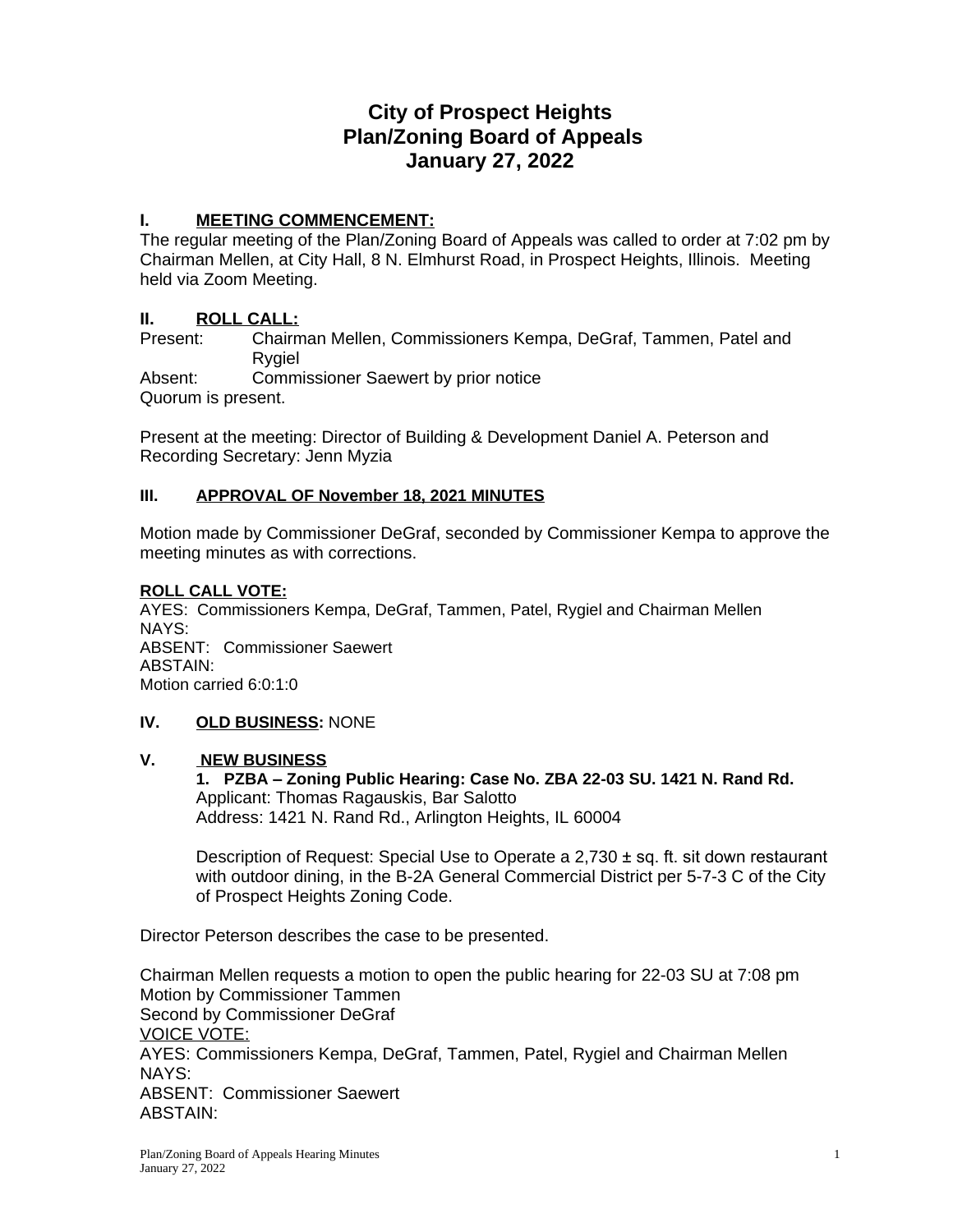Approved 6:0:1:0

Chairman Mellen swears in the applicants.

Mr. Ragauskis presents his case.

Chairman Mellen opens the floor to the public.

Chairman Mellen requests questions for the applicants from the commissioners.

Mr. Ragauskis and Mr. Jay Brizzolara answer the questions posed by the commissioners.

Chairman Mellen requests a motion to close the public hearing for 22-03 SU at 7:15 pm Motion by Commissioner DeGraf Second by Commissioner Kempa VOICE VOTE: AYES: Commissioners Tammen, Patel, Kempa, DeGraf, Rygiel and Chairman Mellen NAYS: ABSENT: Commissioner Saewert ABSTAIN: Approved 6:0:1:0

Public Hearing is closed.

Director Peterson states the green cards from the notice to neighbors have been submitted and will become Exhibit 10.

Chairman Mellen requests a motion to receive into the public record the staff review of the zoning compliance for the application 22-03 SU with the zoning standards as presented by staff and to make these standards a part of the official record of this application. Motion by Commissioner Tammen Second by Commissioner DeGraf VOICE VOTE: AYES: Commissioners Rygiel, Tammen, Patel, Kempa, DeGraf & Chairman Mellen NAYS: ABSENT: Commissioner Saewert ABSTAIN: Approved 6:0:1:0

Chairman Mellen requests a motion to recommend that City Council approve the application 22-03 SU for consideration of a Special Use to Operate a 2,730 ± sq. ft. sit down restaurant with outdoor dining, in the B-2A General Commercial District per 5-7-3 C of the City of Prospect Heights Zoning Code. Motion by Commissioner Tammen Second by Commissioner Patel ROLL CALL: AYES: Commissioners DeGraf, Patel, Tammen, Rygiel, Kempa & Chairman Mellen NAYS: ABSENT: Commissioner Saewert ABSTAIN: Approved 6:0:1:0